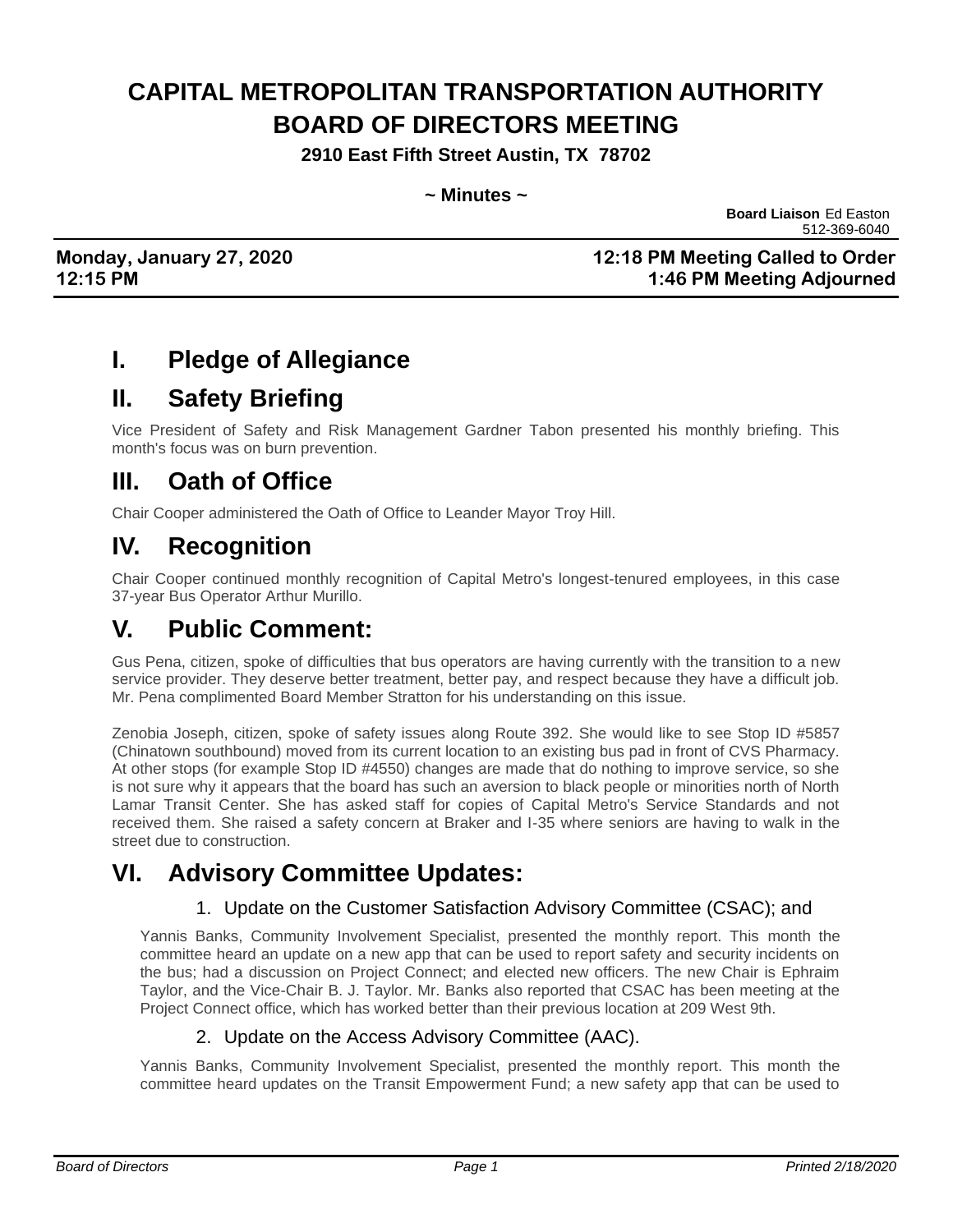report incidents on the bus; a Project Connect update; and an update on an upcoming new Pickup service zone. Mr. Banks also reported that SC

# **VII. Board Committee Updates:**

### 1. CAMPO update

As Board member Mitchell was not able to attend this month's CAMPO meeting, Board member Kitchen reported that at the meeting new officers were elected and that Commissioner Cynthia Long will now serve as the CAMPO Chair, and that she (Board member Kitchen) is the new Vice Chair. There was also a presentation on the new 2045 Transportation Plan.

### **VIII. Action Items:**

1. Approval of Minutes from the December 16, 2019 board meeting.

| <b>RESULT:</b>   | <b>ADOPTED [UNANIMOUS]</b>                                             |
|------------------|------------------------------------------------------------------------|
| <b>MOVER:</b>    | Jeffrey Travillion, Board Member                                       |
| <b>SECONDER:</b> | Delia Garza, Vice Chair                                                |
| AYES:            | Mitchell, Cooper, Garza, Kitchen, Renteria, Travillion, Stratton, Hill |

#### 2. Approval of a resolution recognizing Capital Metro on the milestone of having provided 1 billion trips since its formation 35 years ago.

President Clarke introduced the resolution, coming in the agency's 35th year. He thanked Capital Metro's customers and staff on such a major milestone and for making the agency such an important part of the community. Chair Cooper also commented on the significance of such a large number.

| <b>RESULT:</b>   | ADOPTED [7 TO 0]                                                |
|------------------|-----------------------------------------------------------------|
| <b>MOVER:</b>    | Wade Cooper, Chair                                              |
| <b>SECONDER:</b> | Eric Stratton, Board Secretary                                  |
| AYES:            | Mitchell, Cooper, Kitchen, Renteria, Travillion, Stratton, Hill |
| <b>RECUSED:</b>  | Garza                                                           |

3. Approval of a resolution authorizing the President & CEO, or his designee, to amend the Fiscal Year 2020 Capital Budget in the amount of \$2,114,276 for the purpose of purchasing 2 additional Proterra battery electric buses with associated chargers and pedestal mounts to support reliability improvements.

Budget Director Kevin Conlan presented this item. These two buses will be used to improve service reliability during the peak period. The board previously approved the contract for the purchase.

| <b>RESULT:</b>   | <b>ADOPTED [UNANIMOUS]</b>                                             |
|------------------|------------------------------------------------------------------------|
| <b>MOVER:</b>    | Jeffrey Travillion, Board Member                                       |
| <b>SECONDER:</b> | Ann Kitchen, Board Member                                              |
| AYES:            | Mitchell, Cooper, Garza, Kitchen, Renteria, Travillion, Stratton, Hill |

4. Approval of a resolution authorizing the President & CEO, or his designee, to finalize and execute a contract with Clever Devices, Ltd., to implement onboard digital displays for a base period of one year with two one-year options for ongoing maintenance and additional displays in an amount not to exceed \$1,351,341.

Chief Customer Officer/COO Dottie Watkins presented this item.

These displays will provide real time bus information, service alerts, public service announcements and safety information to customers. At this time displays would go on all of our MetroRapid vehicles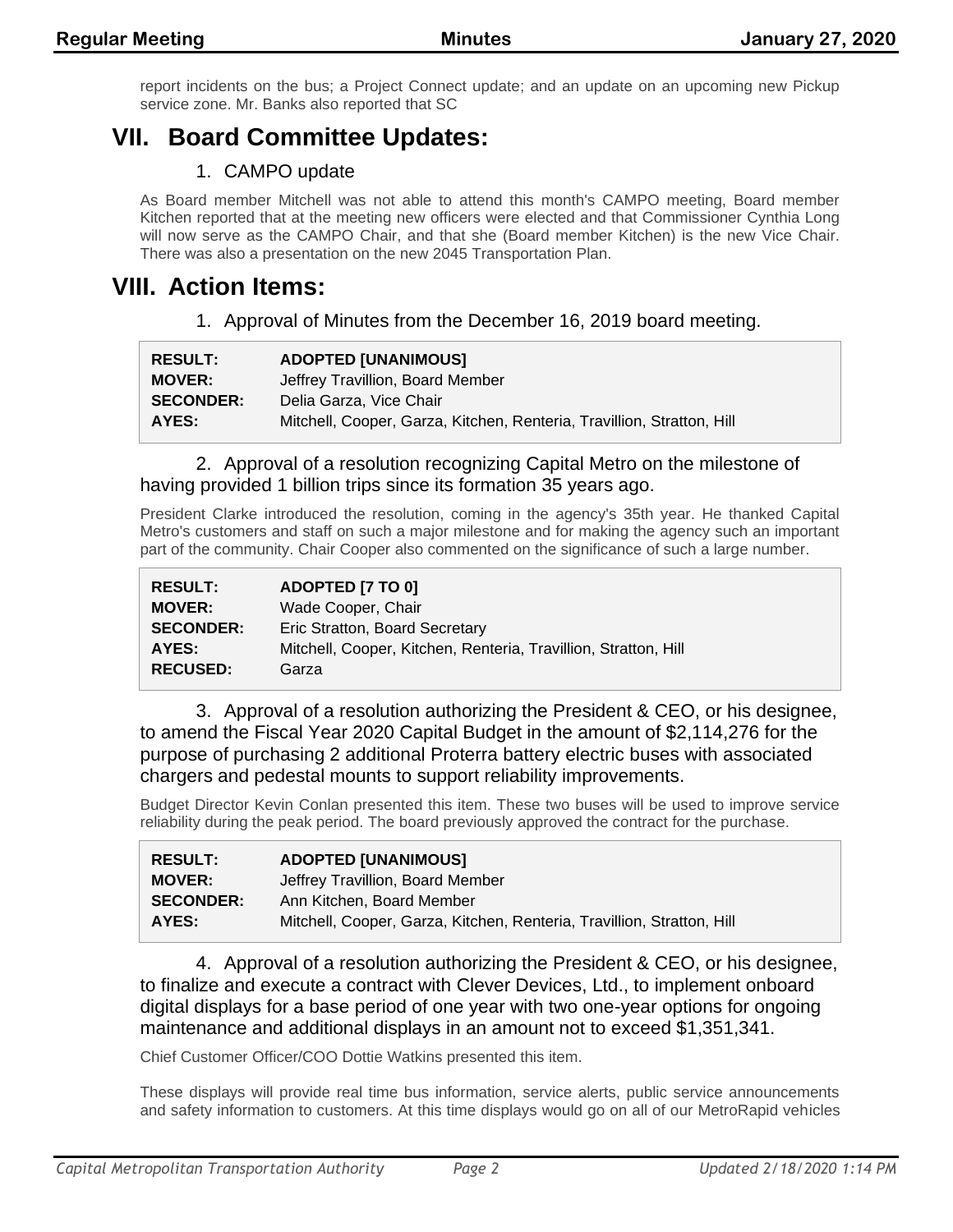as well as the 12 new electric vehicles that are coming into the fleet. Dottie displayed examples of the displays from other agencies and said that these will be highly customizable.

Board member Stratton asked about the possibility of installing the displays on frequent local services as well. Dottie explained that at this time that would be cost prohibitive but that assuming we are happy with the technology -- and based on customer feedback -- there may be the opportunity to expand the program in future budget years.

| <b>RESULT:</b>   | <b>ADOPTED [UNANIMOUS]</b>                                             |
|------------------|------------------------------------------------------------------------|
| <b>MOVER:</b>    | Eric Stratton, Board Secretary                                         |
| <b>SECONDER:</b> | Delia Garza, Vice Chair                                                |
| AYES:            | Mitchell, Cooper, Garza, Kitchen, Renteria, Travillion, Stratton, Hill |

5. Approval of a resolution appointing Susan Renshaw, Controller, to the Capital Metro Investment Committee as a committee member, with the authorization to withdraw, invest, reinvest, and accept payment with interest, consistent with the investment policy.

CFO Reinet Marneweck presented this item. Capital Metro's previous Controller Lea Sandoz recently retired, and Ms. Renshaw would fill her vacancy on the Investment Committee.

| <b>RESULT:</b>   | <b>ADOPTED [UNANIMOUS]</b>                                             |
|------------------|------------------------------------------------------------------------|
| <b>MOVER:</b>    | Delia Garza, Vice Chair                                                |
| <b>SECONDER:</b> | Ann Kitchen, Board Member                                              |
| AYES:            | Mitchell, Cooper, Garza, Kitchen, Renteria, Travillion, Stratton, Hill |

#### 6. Approval of a Resolution authorizing updates to certain policies adopted by the Board of Directors.

Staff Attorney Ayeola Williams presented this item. Board Bylaws required regular review and update of board-adopted policies.

Ayeola presented three policies for review and gave background for each: the MetroRail Fencing Policy; the Rail Grade Crossing Policy; and Policy on Rotation of Auditors.

For the Fencing and Grade Separation Policies the staff recommendations were the same -- that the policies be rescinded as board policies and replaced with a staff operating procedures managed by the Real Estate Department, with consultation from both the Risk & Safety and Rail Departments. The recommendation on the Rotation of Auditors Policy was that no changes be made at this time.

| <b>RESULT:</b>   | <b>ADOPTED [UNANIMOUS]</b>                                             |
|------------------|------------------------------------------------------------------------|
| <b>MOVER:</b>    | Delia Garza, Vice Chair                                                |
| <b>SECONDER:</b> | Jeffrey Travillion, Board Member                                       |
| AYES:            | Mitchell, Cooper, Garza, Kitchen, Renteria, Travillion, Stratton, Hill |

#### 7. Approval of a resolution authorizing the President & CEO, or his designee, to amend the Capital Metro Procurement Acquisition Policy to ensure compliance with recent FTA recommendations.

Director of Procurement Muhammad Abdullah presented this item.

This policy gets changed periodically with guidance from the Federal Transit Administration. The most significant update at this time is a rise in the micro purchase threshold from \$3,000 to \$10,000. Other updates were to catch up with current regulations and language. FTA regularly reviews this policy as part of their triennial reviews of Capital Metro.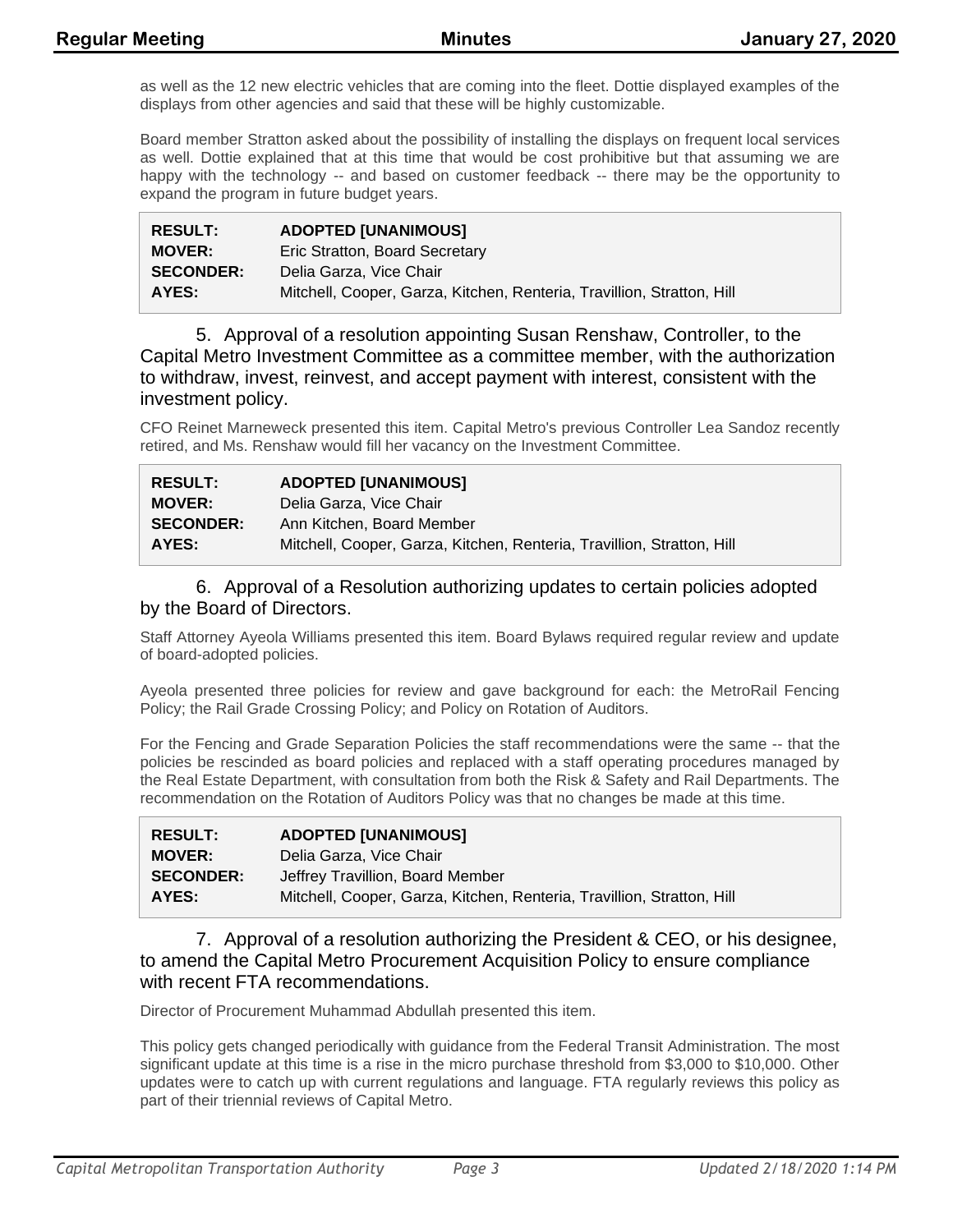Board member Travillion asked how DBE and SBE firms are notified and rotated to ensure that they are given access to opportunities. Muhammad reviewed procedures for both small- and micropurchase compliance to SBE and DBE goals.

| <b>RESULT:</b>   | <b>ADOPTED [UNANIMOUS]</b>                                             |
|------------------|------------------------------------------------------------------------|
| <b>MOVER:</b>    | Eric Stratton, Board Secretary                                         |
| <b>SECONDER:</b> | Sabino Renteria. Board Member                                          |
| AYES:            | Mitchell, Cooper, Garza, Kitchen, Renteria, Travillion, Stratton, Hill |

8. Approval of a resolution authorizing the President/CEO or his designee, to implement the FY 2020 Strategic Plan.

Director of Strategic and Performance Initiatives Pat Vidaurri presented this item.

A worksession on this topic was held just prior to the board meeting today to discuss the 2019 strategic plan as well as develop a plan to implement an updated one for 2020.

| <b>RESULT:</b>   | <b>ADOPTED [UNANIMOUS]</b>                                             |
|------------------|------------------------------------------------------------------------|
| <b>MOVER:</b>    | Ann Kitchen, Board Member                                              |
| <b>SECONDER:</b> | Terry Mitchell, Board Member                                           |
| AYES:            | Mitchell, Cooper, Garza, Kitchen, Renteria, Travillion, Stratton, Hill |

9. Approval of a resolution confirming the appointments to the Finance, Audit and Administration Committee and Operations, Planning and Safety Committees for 2020.

Chair Cooper led the discussion of the 2020 Board Committee makeup. At this time the changes recommended are that new Board member Hill serve on the Finance, Audit and Administration Committee, and that Board member Stratton move over to the Operations, Planning and Safety Committee, with Board member Travillion as the new Chair of that committee.

| <b>RESULT:</b>   | <b>ADOPTED [UNANIMOUS]</b>                                             |
|------------------|------------------------------------------------------------------------|
| <b>MOVER:</b>    | Sabino Renteria, Board Member                                          |
| <b>SECONDER:</b> | Eric Stratton, Board Secretary                                         |
| AYES:            | Mitchell, Cooper, Garza, Kitchen, Renteria, Travillion, Stratton, Hill |

#### 10.Approval of a resolution electing officers of the Capital Metro Board of Directors for 2020.

Chair Cooper led the election of the 2020 Board Committee officers. No changes to the officers were made.

| <b>RESULT:</b>   | <b>ADOPTED [UNANIMOUS]</b>                                             |
|------------------|------------------------------------------------------------------------|
| <b>MOVER:</b>    | Terry Mitchell, Board Member                                           |
| <b>SECONDER:</b> | Jeffrey Travillion, Board Member                                       |
| AYES:            | Mitchell, Cooper, Garza, Kitchen, Renteria, Travillion, Stratton, Hill |

### **IX. Presentations:**

### 1. Contract Bus Operations and Maintenance Transition Update

Chief Customer Officer/COO Dottie Watkins presented this item.